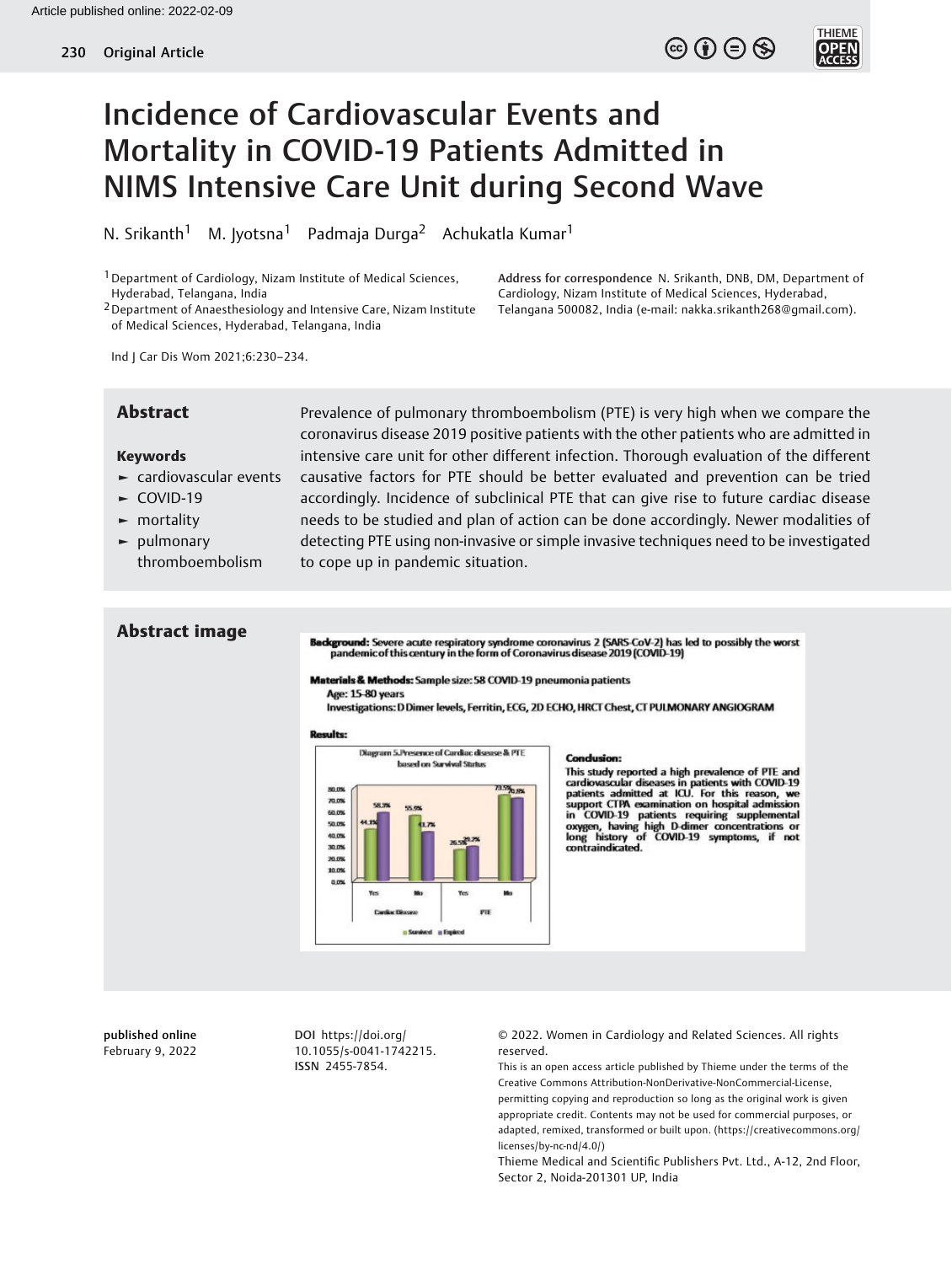#### Introduction

Coronavirus disease 2019 (COVID-19) though initially found as a respiratory system disease. It was recognized to interact and affect the cardiovascular system causing myocardial damage and endothelial dysfunction usually through the angiotensin-converting enzyme 2 receptor.<sup>1–4</sup> In fact, cardiac damage sometimes noted even without having clinical features of respiratory disease. Respiratory symptoms are worse in COVID-19 affected patients with preexisting cardiac ailments. However, new-onset cardiac ailments were also seen commonly.5–<sup>8</sup> Cardiovascular events due to COVID-19 are of wide variety and needs to be studied in detail and mortality can be reduced to a greater extent if detected earlier.

In our study, we had evaluated incidence of pulmonary thromboembolism (PTE), effect of PTE and various cardiovascular diseases on the mortality in COVID-19 patients admitted in intensive care units during May 01,2021 to June 15,2021 in Nizam Institute of Medical Sciences (NIMS) hospital based on their gender preference.

#### Materials and Methods

We had carried a study in COVID-19 pneumonia patients admitted in NIMS intensive care unit between May 01,2021 and June 15,2021. The study was accepted by the ethics committee of NIMS Hospital. During that period 58 patients got admitted in intensive care. We had included only patients admitted in intensive unit anytime during their hospital stay, who are on invasive or noninvasive ventilation or high-flow nasal cannula. However, we have excluded patients less than 15 years age, who are known case of chronic kidney disease, coronary artery disease, cerebrovascular disease, and collagen vascular disease and also who were at ward stay only. We had enrolled the subjects into the study as per inclusion and exclusion criteria. Our aim is to see the occurrence and prognostication of cardiovascular manifestations in COVID-19 patients. We aimed to see PTE, acute coronary syndrome, and myocarditis as cardiovascular manifestations.

We did all blood investigations including D-dimer levels, ferritin, electrocardiogram (ECG), two-dimensional (2D) echo and high-resolution computed tomography (HRCT) chest, and CT pulmonary angiogram (CT PA) whenever needed or possible to do. CT severity index was given depending on the percentage of involvement of five lobes of lung—score as 0 if no lung involvement, less than 5%;score 1, 5 to 25%; score 2, 26 to 49%; score 3, 50 to 74%; score 4, more than or equal to 75% involvement; and score as 5, with minimum score of 0 and maximum as 25. PTE was diagnosed based on CT PA or in patients who had right atrium (RA) and right ventricle (RV) dilatation on 2D echo with CT severity score less than 14 (so that cause for RA and RV is not due to pulmonary manifestation of the COVID-19). However, 2D echo cannot rule out PTE or rule in PTE completely in patients who did not undergo CT PA, but study being done in pandemic, certain 2D echo features are taken into account to consider PTE. Other cardiac manifestations were detected

by ECG and 2D echo finding with biomarkers. Levels of Ddimer estimation were done in every patient and analyzed its prognostic significance on mortality.

### Statistical Analysis

For statistical analysis, we used Statistical Package for Social Sciences [SPSS] for Windows version 22.0 (Released 2013. IBM Corp., Armonk, New York, United States). Descriptive analysis of all the explanatory and outcome parameters was done using frequency and proportions for categorical variables and in mean and standard deviation for continuous variables. Mann–Whitney U test was used to compare different diagnostic parameters based on gender and survival status of study patients. Chi-squared test was used to compare study variables in categorical distribution based on gender and survival status of study patients. The level of significance was set at  $p < 0.05$ .

#### Results

A total of 58 patients were enrolled in the study, as per inclusion and exclusion criteria among which 45 (77.6%) were males and 13 (22.4%) were females (►Table 1). The average age of enrolled participants was 53.03 years  $(\pm 15.58$ years). It was observed that 17 (29.3%) people aged between 25 and 40 years, 22 people aged (37.9%) between 41 and 60 years, and 19 people (32.8%) aged more than 60 years.

We divided the study population, depending on the survival status, into survivors and nonsurvivors and compared the demographic and investigational parameters in these two groups (►Table 2).

It was noticed that patients who survived had mean creatinine of  $0.8 \text{ mg/dL}$  (with *p*-value of  $0.03$  [significant]) compared with patients who were deceased had mean creatinine of 1.4 mg/dL. Similarly, patients survived had mean blood urea of 51.5 mg/dL (p-value 0.009 [significant]) compared with patients deceased was had mean blood urea of  $71 \text{ mg/dL}$  ( $\sim$ Table 2).

On analysis of data, it is found that in patients studied who were deceased had mean interleukin-6 (IL-6) value of 106.9

Table 1 Age and gender distribution of the patients considered in the study

| Variable | Category      | $\mathsf{n}$  | %     |  |  |
|----------|---------------|---------------|-------|--|--|
| Age      | $25-40$ years | 29.3%<br>17   |       |  |  |
|          | $41-60$ years | 37.9%         |       |  |  |
|          | $> 60$ years  | 32.8%         |       |  |  |
|          |               | SD            |       |  |  |
|          | 53.03<br>Mean |               | 15.58 |  |  |
|          | Range         | $25 - 82$     |       |  |  |
|          | Median        | 54.50 (39-65) |       |  |  |
| Sex      | Males         | 45            | 77.6% |  |  |
|          | Females       | 13            | 22.4% |  |  |

Abbreviation: SD, standard deviation.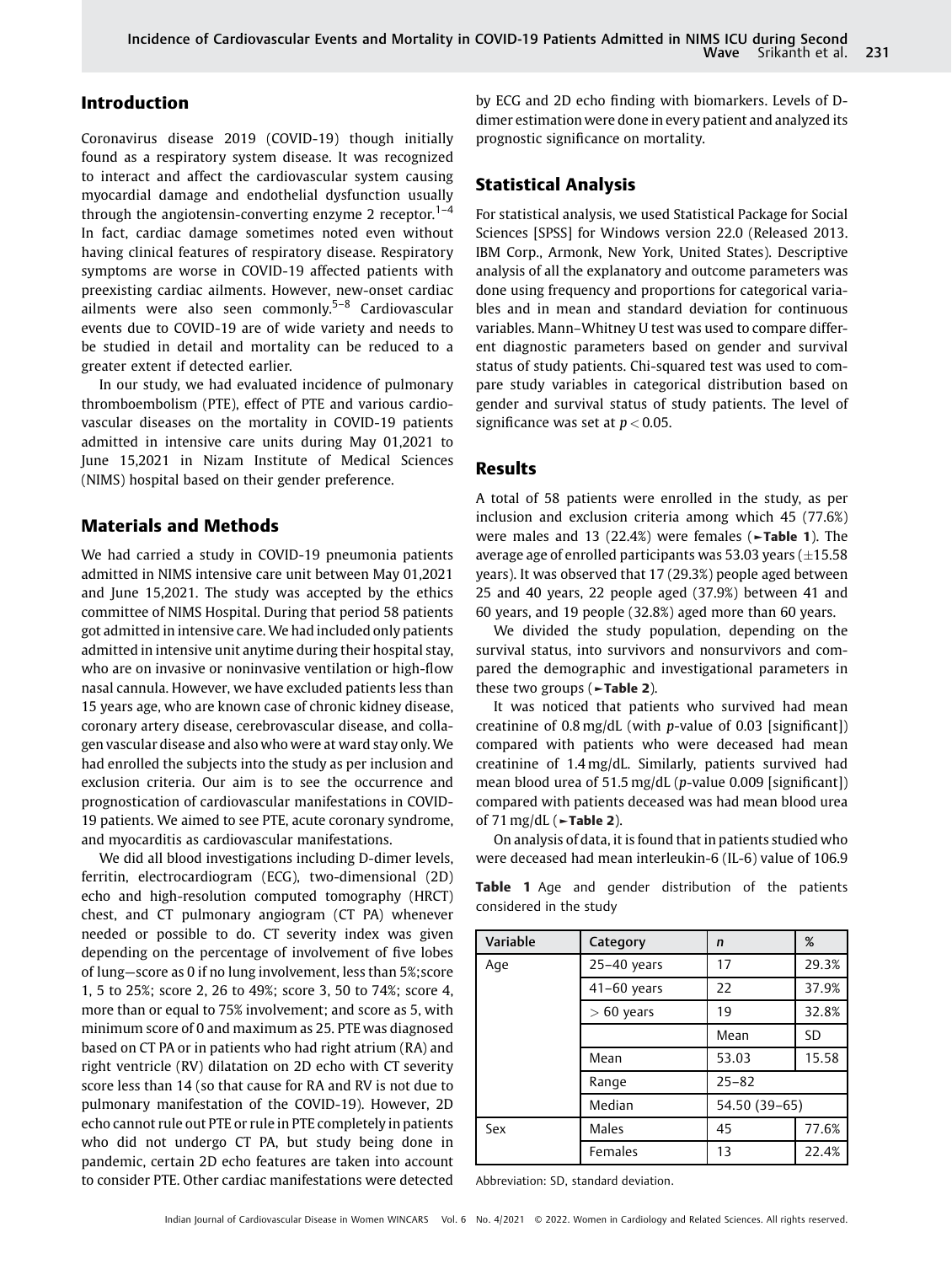| <b>Parameters</b>      | Expired<br>Survived |               | p-Value       |               |                         |
|------------------------|---------------------|---------------|---------------|---------------|-------------------------|
|                        | <b>Median</b>       | <b>IQR</b>    | <b>Median</b> | <b>IQR</b>    |                         |
| Age(y)                 | 50.5                | $38 - 61$     | 55.5          | $41 - 70$     | 0.19                    |
| Hb                     | 13.1                | $11.2 - 13.7$ | 11.4          | $9.6 - 13.95$ | 0.41                    |
| TLC.                   | 12300.0             | 9800-17200    | 14400.0       | 9800-25200    | 0.29                    |
| PLT                    | 202500.0            | 150000-270000 | 150000.0      | 110000-230000 | 0.10                    |
| Urea                   | 51.5                | $34 - 78$     | 71.0          | $60.5 - 152$  | 0.009 <sup>a</sup>      |
| Creatinine             | 0.8                 | $0.66 - 1.4$  | 1.4           | $1.25 - 3.6$  | 0.003 <sup>a</sup>      |
| D-dimer                | 642.0               | 185-2391      | 2060.0        | 731.5-4045    | 0.02 <sup>a</sup>       |
| Ferritin               | 736.5               | 517-1493      | 1600.5        | 664.6-2027    | 0.10                    |
| $IL-6$                 | 21.6                | $8.49 - 77.2$ | 106.9         | 78.94-271.63  | ${<}0.001$ <sup>a</sup> |
| <b>RBS</b>             | 139.0               | 139-257       | 139.0         | 139-167.5     | 0.61                    |
| NT-proBNP              | 326.5               | 65-1725       | 1552.5        | 407-3450.5    | 0.01 <sup>a</sup>       |
| <b>HRCT chest CTSI</b> | 14.0                | $10 - 20$     | 22.0          | $19 - 22$     | ${<}0.001$ <sup>a</sup> |

Table 2 Comparison of different study parameters based on the survival status of patients using Mann–Whitney U test

Abbreviations: CTSI, computed tomoraphy severity index; Hb, hemoglobin; HRCT, high-resolution computed tomography; IL-6, interleukin-6; IQR, interquartile range; PLT, platelet; RBS, random blood sugar; TLC, total leukocyte count. <sup>a</sup>Statistically significant.



Fig. 1 Gender difference of pulmonary thromboembolism (PTE) in coronavirus disease 2019 patients.

compared with patients who were survived had mean IL-6 of 21.6 with *p*-value of  $< 0.001$ ; hence, it was observed that patients with low IL-6 values had better outcome. 1) Similarly, CTSI of 14/25 in survivors was observed, and in non survivors was 22/25, which is found to be statistically significant ( $p < 0.001$ ). ( $\blacktriangleright$ Table 2).

Most important prognostic marker D-dimer showed statistical significance of p-value 0.02, with survivors mean of 642 compared with nonsurvivors mean of 2060 mg/dL  $($   $\blacktriangleright$  Table 2).

In the study population of 58 patients, one female patient (7.66%) and 14 male patients (31.1%) were found to have PTE with p-value of 0.08 with trend of more PTE in males compared with females, with overall incidence of PTE being 24.13% (15) in NIMS intensive care unit during COVID-19 infection hospitilisation during second wave  $($  > Fig. 1).

In our study, it was found that 7 (53.84%) out of 13 females were found to have some cardiac illness and 21 (46.66%) out of 45 males were found to have some cardiac illness during



Fig. 2 Gender-wise distribution in presence of cardiac disease and pulmonary thromboembolism (PTE).

hospitalization with overall incidence of 48.27%, with pvalue 0.6 being insignificant, observed to have no gender preference ( $\blacktriangleright$ Fig. 2).<sup>2</sup>

Cardiac disease is found in total of 29 patients (50%) of patients studied with features in favor of right heart failure in 23 patients, myocardial infarction and myocarditis in 6 patients (►Table 3). Cardiovascular manifestations when correlated with the survival status found be insignificant (0.56) implying no mortality difference whether patient had cardiac disease or not (►Table 4). Similarly, presence of PTE does not show any statistical significance (p value 0.82) on mortality (survivors vs non survivors 26.5% vs 29.2% respectively) (►Table 4).

#### **Discussion**

Acute respiratory distress syndrome is the main cause of death in COVID-19 patients. Even though COVID-19 is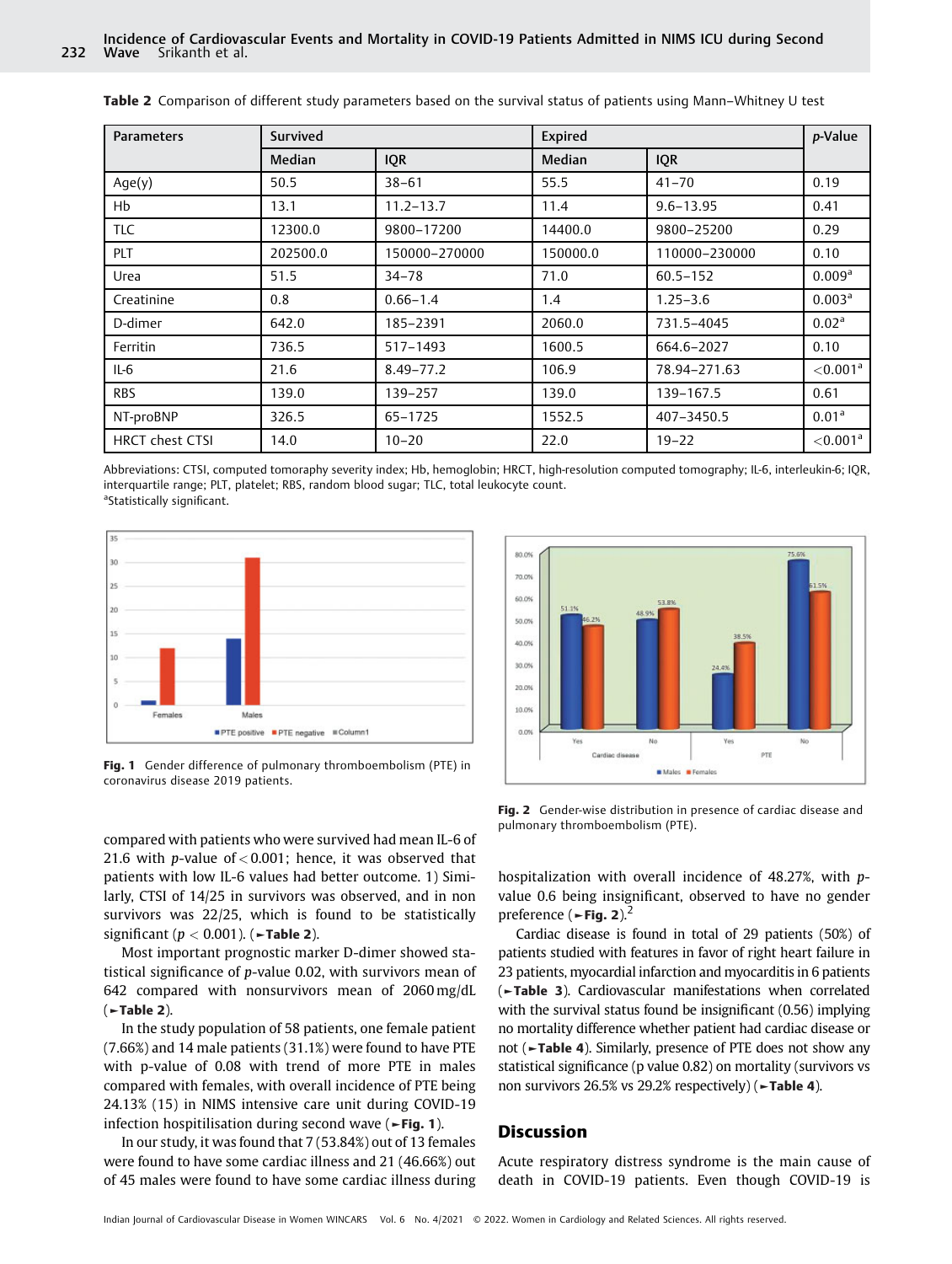#### Table 3 2D echo findings

| Variable | Category       | Survived |       | Expired |       | <i>p</i> -Value |
|----------|----------------|----------|-------|---------|-------|-----------------|
|          |                | n        | %     | n       | %     |                 |
| 2D echo  | RA RV dilation | 12       | 35.3% |         | 45.8% | 0.56            |
|          | Hypokinesia    |          | 8.8%  |         | 12.5% |                 |
|          | Normal         | 19       | 55.9% | 10      | 41.7% |                 |

Abbreviations: 2D echo, two-dimensional echocardiography; RA, right atrium; RV, right ventricle.

|  | Table 4 Comparison of presence of cardiac disease and PTE based on survival status using chi-squared test |  |  |  |  |  |  |  |
|--|-----------------------------------------------------------------------------------------------------------|--|--|--|--|--|--|--|
|--|-----------------------------------------------------------------------------------------------------------|--|--|--|--|--|--|--|

| Variable        | Category | Survived |       | Expired |       | <i>p</i> -Value |
|-----------------|----------|----------|-------|---------|-------|-----------------|
|                 |          | n        | %     | n       | %     |                 |
| Cardiac disease | Yes      | 15       | 44.1% | 14      | 58.3% | 0.29            |
|                 | No       | 19       | 55.9% | 10      | 41.7% |                 |
| PTE             | Yes      | 9        | 26.5% |         | 29.2% | 0.82            |
|                 | No       | 25       | 73.5% | 17      | 70.8% |                 |

Abbreviation: PTE, pulmonary thromboembolism.

considered as respiratory disease, it was found that cardiac illness was also one of the main causes of death. $9$ 

In one of Chinese study, mortality rate of up to 37% is seen mainly due to COVID-19-related heart diseases.<sup>10</sup> Another study in United States states that world mortality due to COVID-19 in ICU ranged from 20 to 62% and especially in mechanically ventilated patients it is 60 to 97%.<sup>11</sup> In one New York study, death rate in mechanically ventilated patients is as high as  $88.1\%$ <sup>12</sup> Similarly, in our study it was found that mortality due to various cardiac illness is up to 50%, which was seen in 29 people out of 58 people who were admitted in NIMS Hospital ICU, during second wave of COVID-19.

It was observed that major cause of mortality is because of cardiovascular implications in different studies. In one retrospective study in Wuhan in 2020, out of 187 patients, 35% had cardiovascular comorbidities in the form of coronary artery disease, cardiomyopathy, and PTE.<sup>9</sup> Another study in Italy, out of 1,591 patients, 21% had cardiovascular disease and 17% had PTE.<sup>10</sup> Likewise in New York, out of critically ill 251 patients 19% had cardiovascular disease and 16% had PTE.<sup>11</sup> Similarly, in our study various cardiovascular disease is seen in 50% population like myocarditis (3 patients), myocardial infarction (3 patients), and right heart failure with or without PTE (23 patients). Cardiovascular manifestations when correlated with the survival status were found to be insignificant (0.56) implying no mortality difference whether patient had cardiac disease or not. In our study of 58 patients, one female patient (7.66%) and 14 male patients (31.1%) were found to have PTE with p-value of 0.08 with trend of more PTE in males compared with females, with overall incidence of PTE being 24.13% (15) in NIMS intensive care unit during COVID-19 second wave.

D-dimer was one such marker predicting the mortality in high risk COVID-19 cases. D-dimer is a fibrin degradation product and its main utility is in the diagnosis and management of thrombotic disorders. Several studies have been conducted to study the association between initial D-dimer measurements and disease severity and outcome. In one Chinese study, Ddimer value of more than 2 µg/mL on admission was associated with high mortality similar to one Indian study where optimal cutoff was shown for hospitalization requiring intensive care as 1.44  $\mu$ g/mL and cutoff for mortality as 2.01  $\mu$ g/mL $^{13}$  In our study, D-dimer showed statistical significance of p-value of 0.02, with survivors mean of 642mg/dL compared with nonsurvivors mean of 2060mg/dL.

#### Conclusion

Prevalence of PTE is very high when we compare the COVID-19 positive patients with the other patients who are admitted in intensive care unit for other different infection. Thorough evaluation of the different causative factors for PTE should be better evaluated and prevention can be tried accordingly. Incidence of subclinical PTE that can give rise to future cardiac disease needs to be studied and plan of action can be done accordingly. Newer modalities of detecting PTE using noninvasive or simple invasive techniques need to investigated to cope up in pandemic situation.

#### Audio 1

Online content including video sequences viewable at: [https://www.thieme-connect.com/products/](https://www.thieme-connect.com/products/ejournals/html/10.1055/s-0041-1742215) [ejournals/html/10.1055/s-0041-1742215.](https://www.thieme-connect.com/products/ejournals/html/10.1055/s-0041-1742215)

Conflict of Interest None declared.

#### References

1 Wang D, Hu B, Hu C, et al. Clinical characteristics of 138 hospitalized patients with 2019 novel coronavirus-infected pneumonia in Wuhan, China. JAMA 2020;323(11):1061–1069